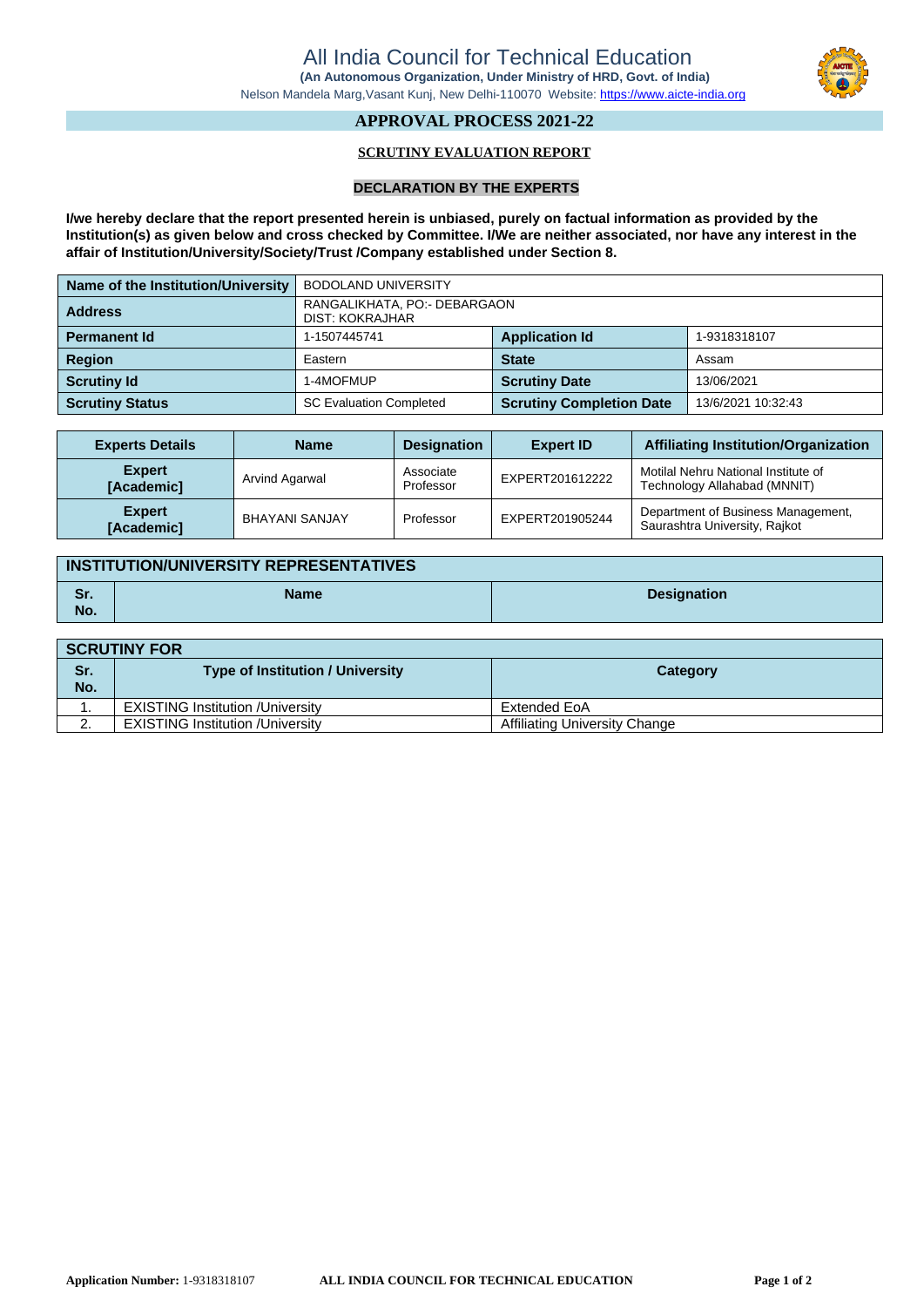| <b>DOCUMENT VERIFICATION</b>            |                                                                         |                       |                                                      |  |
|-----------------------------------------|-------------------------------------------------------------------------|-----------------------|------------------------------------------------------|--|
| Category                                | <b>Document Details</b>                                                 | <b>Recommendation</b> | <b>Particulars to be</b><br><b>Entered / Remarks</b> |  |
| <b>Affiliating University</b><br>Change | NOC from the Present Affiliating University/Board*                      | Documents Not Present |                                                      |  |
| <b>Affiliating University</b><br>Change | NOC from the New affiliating University/ Board*                         | Documents Not Present | $\blacksquare$                                       |  |
| <b>Affiliating University</b><br>Change | Resolution Society/Trust/Company under section 8                        | Documents Not Present | $\blacksquare$                                       |  |
| <b>Extended EoA</b>                     | No. of Courses approved by the Council                                  | Documents Not Present | $\blacksquare$                                       |  |
| <b>Extended EoA</b>                     | No. of Courses eligible to be accredited by NBA                         | Documents Not Present | $\blacksquare$                                       |  |
| <b>Extended EoA</b>                     | No. of Courses accredited by NBA                                        | Documents Not Present | $\sim$                                               |  |
| <b>Extended EoA</b>                     | Validity of NBA Certificate                                             | Documents Not Present | $\blacksquare$                                       |  |
| Extended EoA                            | <b>Overall Deficiency Generated</b>                                     | Documents Not Present | $\overline{\phantom{a}}$                             |  |
| <b>Extended EoA</b>                     | Certificate of Academic Autonomy granted by UGC                         | Documents Not Present | $\blacksquare$                                       |  |
| <b>Extended EoA</b>                     | Certificate of Academic Autonomy conferred by affiliating<br>University | Documents Not Present |                                                      |  |
| <b>Extended EoA</b>                     | Validity of Certificate of Autonomy                                     | Documents Not Present | $\blacksquare$                                       |  |

| <b>INSTITUTION LEVEL RECOMMENDATION</b>                 |                       |                         |  |  |
|---------------------------------------------------------|-----------------------|-------------------------|--|--|
| Category                                                | <b>Recommendation</b> | <b>Remarks</b>          |  |  |
| Extended EoA                                            |                       |                         |  |  |
| <b>Change of Affiliating University</b><br><b>Board</b> | Not Recommended       | Documents not presented |  |  |

| <b>OVERALL / FINAL RECOMMENDATION*</b> |                           |                             |
|----------------------------------------|---------------------------|-----------------------------|
| <b>Committee Id</b>                    | <b>Application Number</b> | <b>Final Recommendation</b> |
| -4MOFMUP                               | 1-9318318107              | Deficiency Noted            |

\*EOA Recommended as per the category-wise recommendations.

# **EXPERTS CONSENT AFTER EVALUATION (DECLARATION)**

I/we hereby declare that the report submitted herein is unbiased, purely on factual information as provided on the portal/presented by the Institution/University and cross checked by Committee. Accordingly, we are giving our consent to the above report as follows:

| <b>Expert ID</b> | Name of Expert        | <b>Designation</b>  | <b>Evaluation Consent</b> |
|------------------|-----------------------|---------------------|---------------------------|
| EXPERT201612222  | Arvind Agarwal        | Associate Professor |                           |
| EXPERT201905244  | <b>BHAYANI SANJAY</b> | Professor           |                           |

NOTE: This is a Computer Generated Report. NO Signature is Required.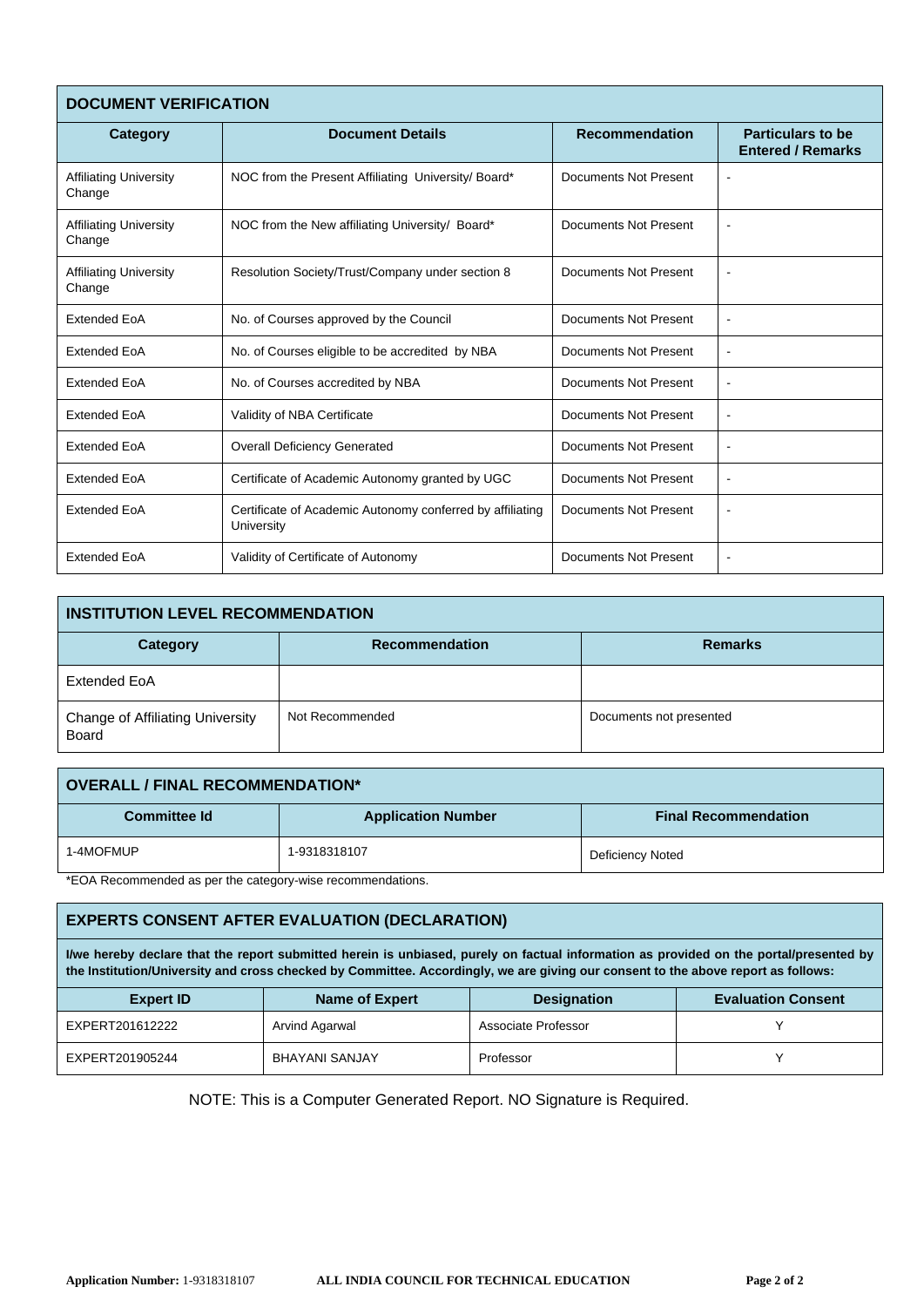

## **APPROVAL PROCESS 2021-22**

### **RE-SCRUTINY EVALUATION REPORT**

#### **DECLARATION BY THE EXPERTS**

**I/we hereby declare that the report presented herein is unbiased, purely on factual information as provided by the Institution(s) as given below and cross checked by Committee. I/We are neither associated, nor have any interest in the affair of Institution/University/Society/Trust /Company established under Section 8.**

| Name of the Institution/University | <b>BODOLAND UNIVERSITY</b>                      |                                       |                   |  |
|------------------------------------|-------------------------------------------------|---------------------------------------|-------------------|--|
| <b>Address</b>                     | RANGALIKHATA, PO:- DEBARGAON<br>DIST: KOKRAJHAR |                                       |                   |  |
| <b>Permanent Id</b>                | 1-1507445741                                    | <b>Application Id</b><br>1-9318318107 |                   |  |
| <b>Region</b>                      | Eastern                                         | <b>State</b>                          | Assam             |  |
| <b>Scrutiny Id</b>                 | 1-4N8V6R7                                       | <b>Scrutiny Date</b>                  | 19/06/2021        |  |
| <b>Scrutiny Status</b>             | <b>SC Evaluation Completed</b>                  | <b>Scrutiny Completion Date</b>       | 19/6/2021 16:2:23 |  |

| <b>Experts Details</b>             | <b>Name</b>     | <b>Designation</b>     | <b>Expert ID</b> | <b>Affiliating Institution/Organization</b> |
|------------------------------------|-----------------|------------------------|------------------|---------------------------------------------|
| <b>Expert</b><br>[Academic]        | Fayaz Ahmad Mir | Associate<br>Professor | EXPERT201612656  |                                             |
| <b>Expert</b><br><b>[Academic]</b> | <b>G BALAJI</b> | Professor              | EXPERT201906671  |                                             |

| <b>INSTITUTION/UNIVERSITY REPRESENTATIVES</b> |             |                    |
|-----------------------------------------------|-------------|--------------------|
| Sr.<br>No.                                    | <b>Name</b> | <b>Designation</b> |

| <b>SCRUTINY FOR</b> |                                          |                                      |
|---------------------|------------------------------------------|--------------------------------------|
| Sr.<br>No.          | <b>Type of Institution / University</b>  | Category                             |
|                     | <b>EXISTING Institution / University</b> | Extended EoA                         |
| ◠                   | <b>EXISTING Institution / University</b> | <b>Affiliating University Change</b> |